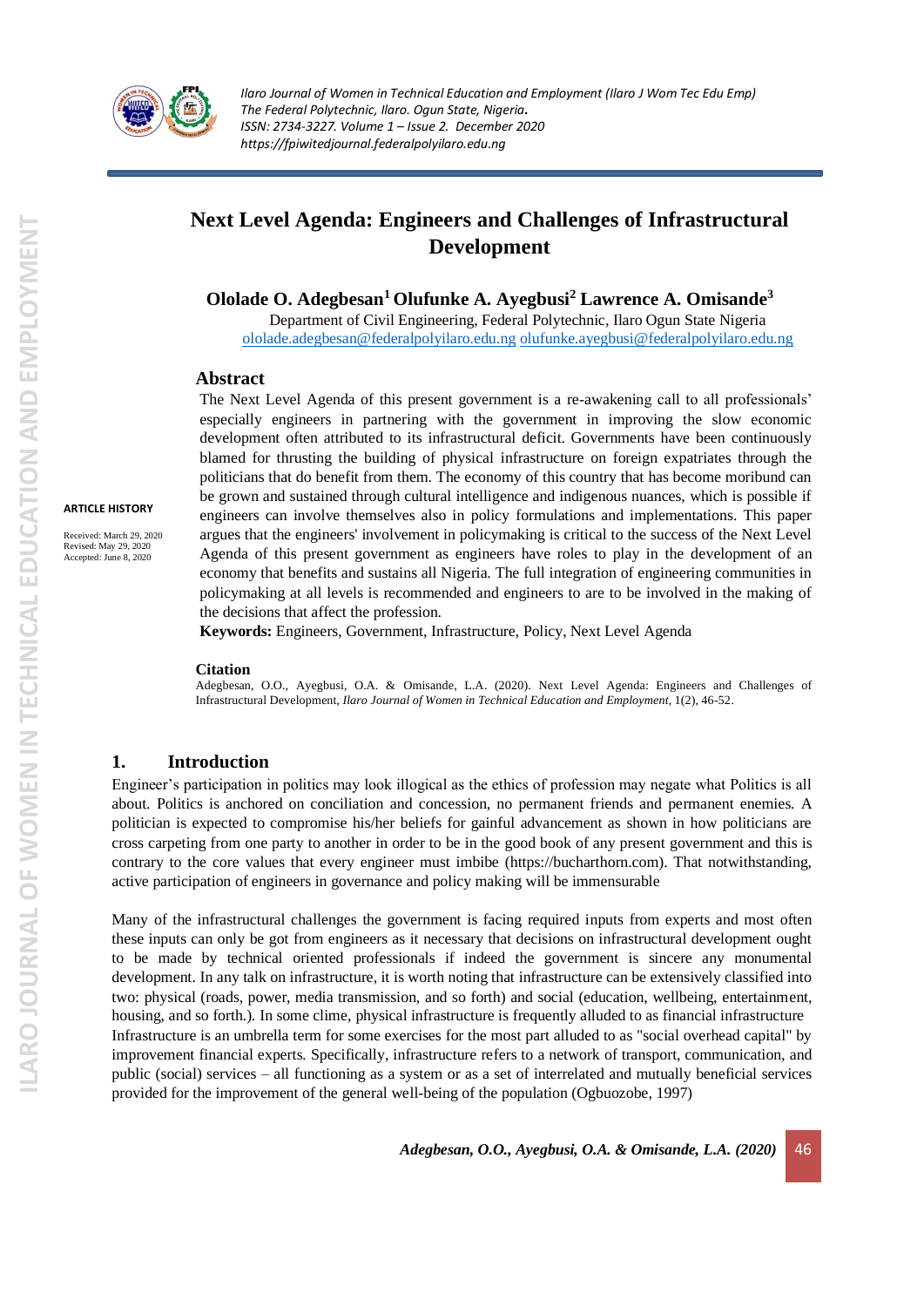

Since the country gained independence, successive governments whether military or democratic, have devoted efforts to infrastructure which are essentials to the social and economic well-being of the citizens unfortunately, it is obvious that the nation is still plagued with a lot of infrastructural challenges. Therefore, it is important that engineers be involved in government as the world is now technologically advanced, engineers are in the best position to drive infrastructural growth as they have the experience and expertise to contribute significantly.

Infrastructure development sparks economic growth and improvements in quality of life but the extent to which Nigerian engineers are responding to the engineering challenges of achieving infrastructural development is now of national concern but Engineers not only have commitment to open assistance yet in addition a duty to their locale and their nearby government. The quick development of the economy as of late has put expanding weight on physical infrastructure, for example, power, railroads, streets, ports, air terminals, water system, and urban and rustic water flexibly and sanitation, all of which as of now experience the ill effects of a significant shortage from the past regarding limits just as efficiencies in the delivery of basic infrastructure services.

According to Fidelis O. N, Jude O. O. and Ighata J.A. (2014), infrastructure contribute to improved quality of life by creating amenities, transport, energy and communication services and contributing to macro-economic stability. In Nigeria in particular traffic congestion, power outages in major cities, bad quality of roads, inadequate telecommunication services, shortage of drinking, irrigation and industrial water, all bear witness to the inadequate existing infrastructure facilities which some of the menace the change agenda of the present government wants to eradicate or minimized.

It has been found that infrastructures attract certain levels of industrial activities, in that wise, infrastructure provision facilitates investment in less developed areas. Infrastructure provision is therefore pertinent for successful rural transformation and agricultural development provided professionals like engineers are involved so that such plans are not derailed by ordinary politicians that may just be interested in the money allotted for such project.

# **2. Engineers, Government and Policies**

Engineers are seen by the public as useful experts who keep away from legislative issues and by dodging the political procedure, engineers neglect the urgent relationship that exists between engineering and government in light of the fact that political choices are frequently seen as nonsensical or vague and are affected by variety of factors

The united states of America as a model had benefited from the foundational endeavours of people such as George Washington, the first president of the United States, who is generally regarded as the country first engineer for promoting the field of Engineering, Herbert Hoover, the 31<sup>st</sup> and Jimmy Carter, the 39<sup>th</sup> presidents of America were engineer. Through them, many engineers have also served in other elected offices through the years bringing their technical expertise, rational thinking, and passion for making the world a better place to their political process.

It is worthy of note that infrastructural planning is a recurring phenomenon in governance The Nigerian governments have sought to accomplish improvement using different kinds of plans, in particular short term (Yearly Spending plan), medium- and long-term plans.

The Transformation Agenda is an outline or an agenda of the Jonathan Organization to accomplish adjusted development and all-encompassing national advancement of Nigeria. The Plan, coasted not many months after the inauguration of the Jonathan Administration on May 29, 2011, depended on the Vision:2020, which itself was a subordinate of the Millenium Development Goals, MDGs, was planned for focusing on totally concurred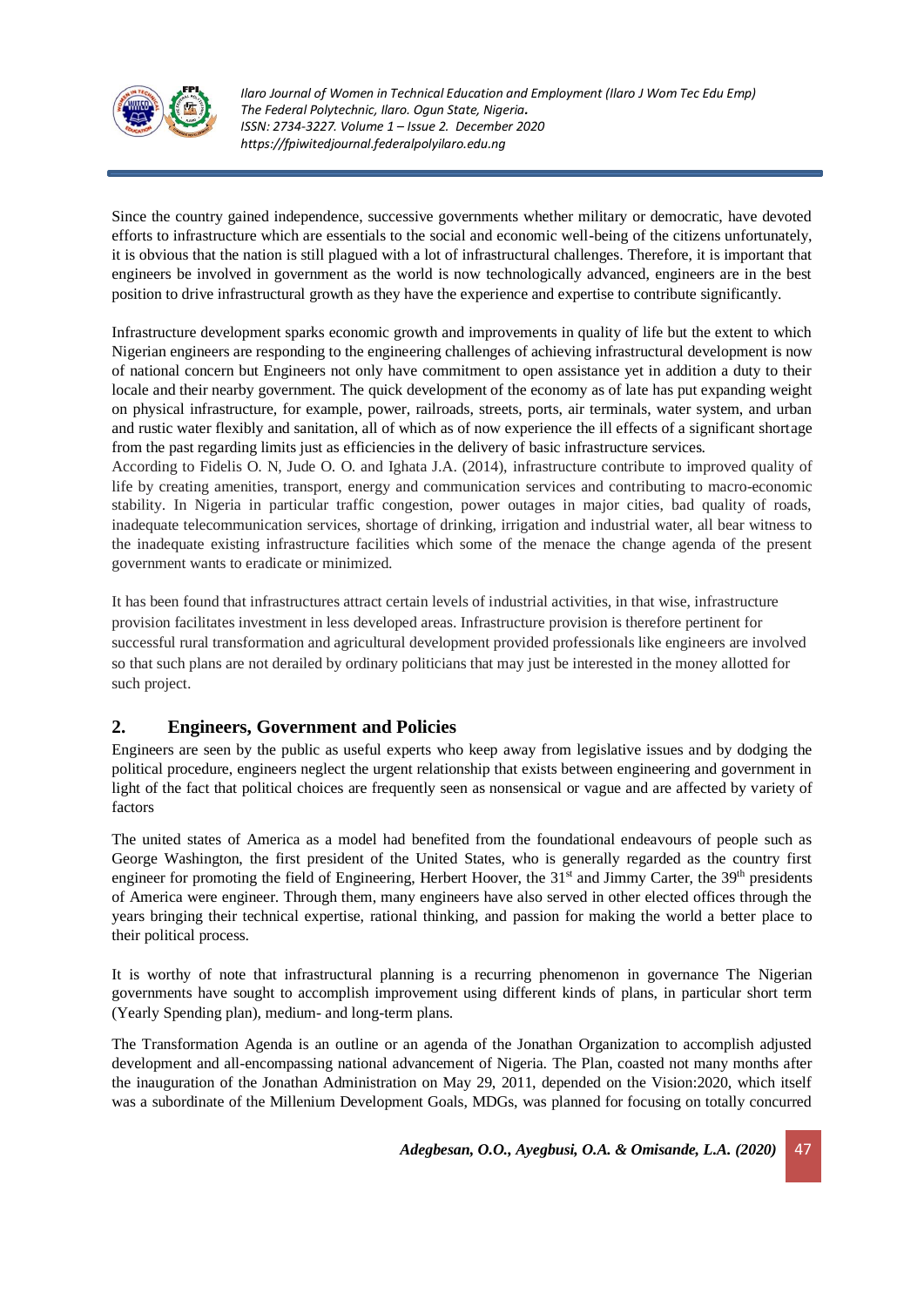

approaches, projects and ventures of the administration in the four years' tenure, 2011 through 2015, but one can only point to Mrs. Omobola Johnson Olubusola from Ondo who had a degree in Engineering in his cabinets. The absence of engineers in such administration was inimical to fully achieving the transformation agenda because engineers are the driving force in infrastructural development and no meaningful development can be seen without the inclusion of engineers.

President Muhammud Buhari "Change Agenda" means a country that citizens get the basics that any nation ought to give: infrastructure that works, health care services that is reasonable, even free; regard for the earth and manageable turn of events, training that is serious and result situated in an information economy. Engineers participation is germane to achieving these especially the boosting of the economy. President Muhammadu Buhari had in his cabinet during the "Change Agenda" Dr. Ogbonnaya Onu, Engineer Suleiman Hussaini Adamu, Senator Hadi Abubakar Sirika, who had an aircraft engineering maintenance certificate. Involving Engineers in governance will help in bringing to reality the needed reforms that will bring infrastructural development to the nations. The focus and doggedness of engineers are the required traits that are essential for development and unfortunately, these are missing in most nowadays politicians. The "Next Level Agenda" can be fully achieved if tagged the "engineers' agenda" as engineers can no longer stand aloof leaving the stage to politicians and other professionals that have little or no technical know-how on how to drive infrastructural development.

The covid-19 pandemic has impacted negatively on not the nation's economy only but also on that of the entire world there mitigating adversely on the policies aimed at achieving infrastructural development. Therefore, at this particular time, engineers are not only to fully be involved in the making of further policies that can take the world economy out of this present conundrum but more actively involved in their executions if any infrastructural development is still to be achieved during this change agenda tenure and this is a wakeup call to Nigeria engineers that it is not yet late to participate in their local politics

# **3. The Role of Infrastructure in Economic Development**

Infrastructure is a wide idea that grasps open interest in physical resources and social administrations. Ogun T.P (2010) contended that the inclination to build open interests in urban territories comes from the view that they are key determinants of long-term sustainable development and the limit of the poor to profit by the development procedure. Development Analysts usually categorised any social overhead capital under an umbrella term "infrastructure". Infrastructure refers to a network of services that are all functioning as a system or a set of interrelated and mutually beneficial services provided for the improvement of everyday living of the populace (Ogbuozobe, 1997)

Open or social administrations allude to those administrations or offices implied for the regular merchandise of the individuals. Infrastructure encompasses water supply, medical care delivery, training, postal and media transmission offices, power, and so on. Adequate infrastructural administrations are vital for monetary turn of events. The ampleness of infrastructure assists with deciding a nation's prosperity or disappointment in expanding creation, adapting to populace development, decreasing neediness, improving ecological conditions, and so on.

In fact, financial advancement can be encouraged and quickened by the nearness of infrastructure. If these offices and administrations are not set up, the improvement will be troublesome and actually, can be compared to a scant item that must be made sure about at an extremely significant expense and cost. Sufficient access to social government assistance administrations, for example, clinical administrations, training, consumable water supply, roads, power, work/employment openings, and so forth, are solid indices of improvement and development (Adeyemo, 1989). Aigbokhan (1999) gives instances of physical infrastructure as open utilities,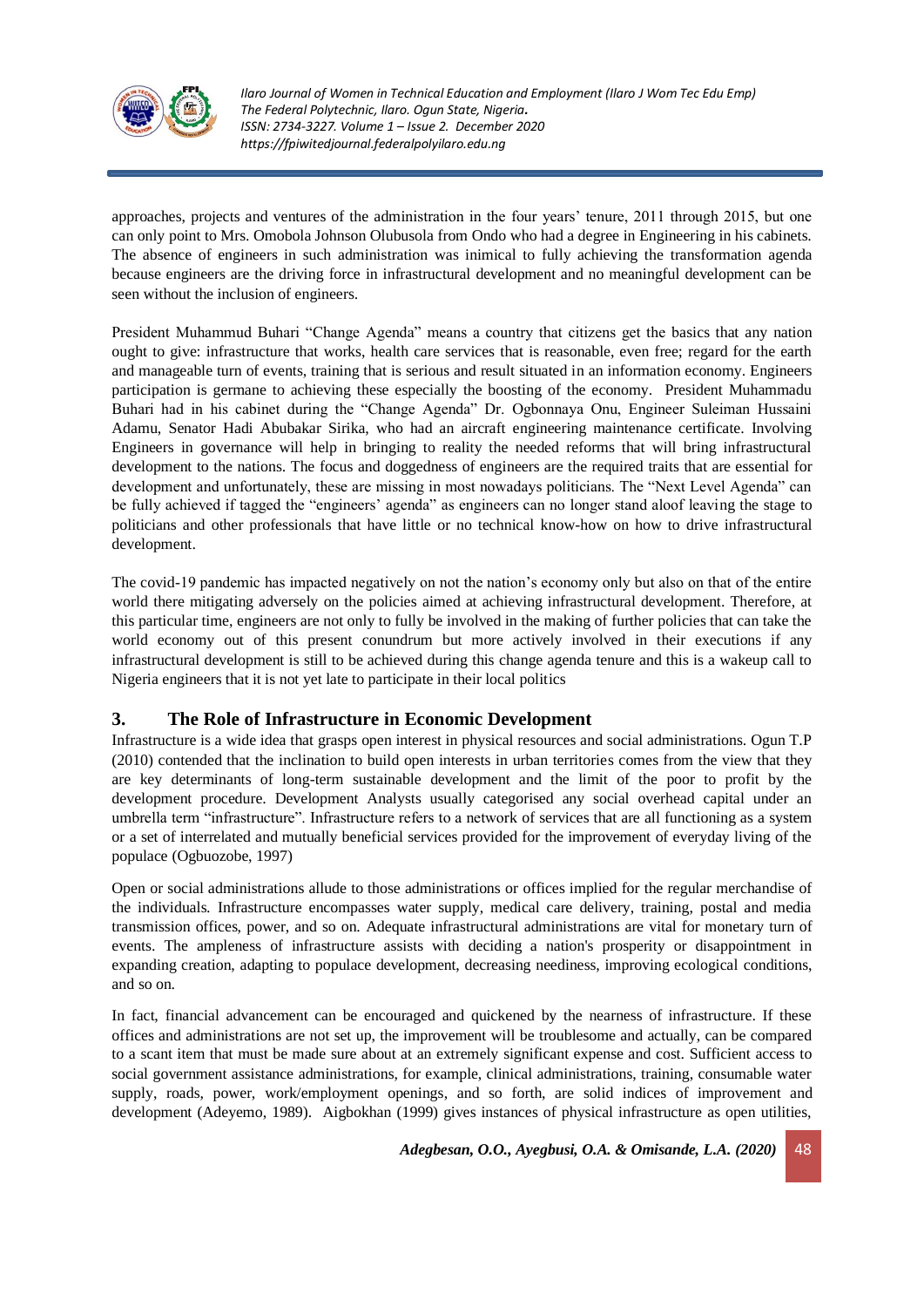

for example, power, media communications, water supply, sanitation and sewage, solid waste assortment and removal just as public works which incorporate streets, significant dam and trench work for water system and seepage, and other transport ventures like urban and inter-urban railroads, urban vehicle, seaports and conduits, and air terminals.

Physical infrastructure has played a noteworthy positive role in the development performance of nations as of late. Where improvement of economic infrastructure has followed a reasonable, very much organized and fit way, development and advancement would have got a major lift. Inside the setting of Nigeria's vision 20:2020 program, subsequently, the acknowledgment of the sum total of what that has been imagined would depend to an enormous degree, on the accessibility of the fundamental infrastructure in the correct amount and quality. This is so on the ground that infrastructure represent the "wheels" of economic action.

It is worth noting that that only a small percentage have been set aside as capital expenditures especially since the advent of democracy in 2009. Figure 1 shows the capital expenditure against the total budget nation. The fraction allocated to capital expenditure comprising infrastructural projects in the power, roads, rail e.t.c. are too small for significant progress in infrastructural development which undoubtedly is inimical to the achievement of the various schemes of the government in which one of such is the Next Level Agenda.



Figure 1: Capital Expenditure Allocation against the Aggregate yearly Budget

# **4. Engineering and Implementation of The Next Level Agenda**

For the "Next Level Agenda" to be fully achieved, the engineering profession has a pivotal role to play. The Nigerian engineers should apart from being furnished with the applicable aptitudes to be a piece of the blast that will accompany the economic change of the nation; engineers should likewise figure out how to offer their callings to the political chain of importance. In the coming years of this tenure, Nigeria will require to improve power, fabricate a huge number of housing units, create massive road and more rail transport frameworks, develop more food through motorized rural frameworks, produce diverse buyer merchandise locally, construct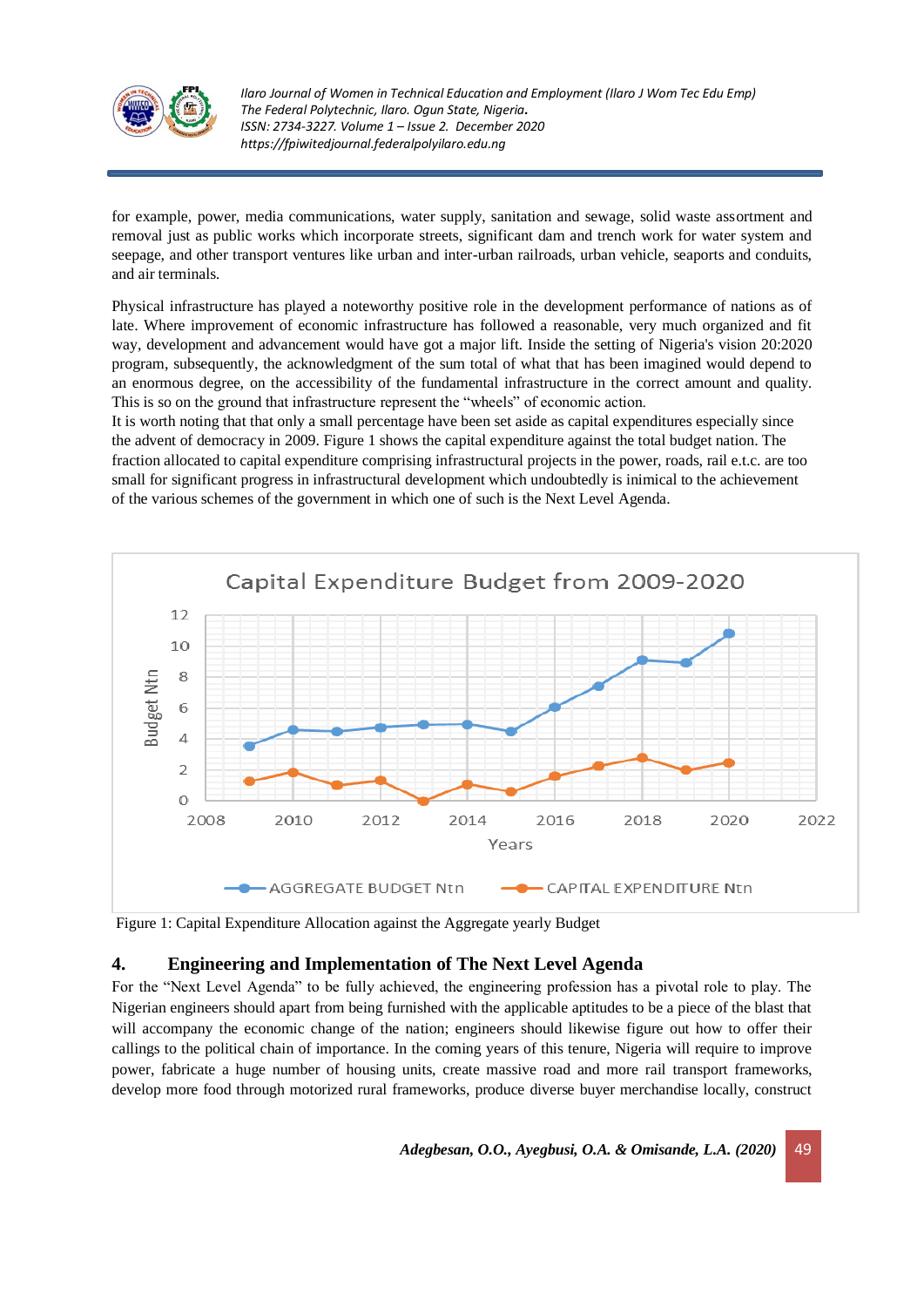

and prepare more clinics and medicinal services infrastructure, bring together and equip more schools and so forth.

Engineers participation in government or policymaking cannot be compared to other professionals as they felt no compelling reasons to be. Socio-economically, others have benefited from the time they spend in the political world, gaining relevant practice and connections. In this present dispensation of next level agenda, most of the technical appointments key such as works and housing, power, transportation, mines and Steel development, aviation, environment, water resources and communication are filled with people with no or little engineering background. The same can be said of the Change Agenda of 2015-2019 where a lawyer was made to be in charge of two key portfolios that required professional presence of engineers.

No meaningful infrastructural development can be made in a nation like ours where engineers are always relegated, and their voices not heard. Unfortunately, engineering bodies are not being forceful in ensuring that if meaning progress is to make, engineers should be considered for technical posts. The divide between politics and the technical public highlights a root cause of why politicians dominate every sphere of politics, engineers need to rise up and bridged the divide if the "Next Level Agenda" of this present administration is to become a reality It is saddening that engineers have been snubbed in highly technical appointments that required the professional touch of engineers. Engineers jobs are being given to non-engineering professionals. Less than 13.8% of the present governors have engineering background and the same applies to the current serving ministers.

The President, Mohammadu Buhari, towards the end of his "Change Agenda" administration signed some bills such as Engineers (Registration, and so on) Amendment Act, 2019 and the executive order 7 of 2019 which will inadvertently help the government in achieving its program. The time is now right as the bill will ensure local content development, which can only be ensured by the engineers through their participation in policy making and execution. and the stage is set for engineers to take their positions in policymaking and governance as no significant infrastructural development can be made without their technical inputs. According to the Royal Academy of Engineering in 2016, there is strong, positive link between engineering strength and the two indicators of economic growth which are Gross Domestic Product (GDP) per capita and investment per capita.

According to Akinwunmi M.A. (2016) in one of his research, he used the Penn World Table (2007) and World Development Indicators (WDI) 2015 to postulate that since the independence of Nigeria in 1960, the average growth rate of its per capita GDP has been 1.7 percent per year. Average real GDP per Capita had risen from US\$1477.71 during the Nnamdi Azikiwe (1960-1966) regime to US\$2548.17 during the Muhammadu Buhari change agenda era, an Average Annual Growth of real GDP per Capita (%) from 1.10 to -0.01. The dynamics of political system and regimes in the country contribute to the level of economic growth and infrastructure development performance (Akinwunmi M.A. 2016). A pertinent question that has become worrisome is why some political systems enhanced the level of economic growth while others slow down the growth pace; and what make some government regimes better in terms of economic performance than the other? One of the solutions to these will be the involvement of engineers in politics as they will be involved in the making and execution of decisions that will enhance infrastructural development. The huge difference noted in the money allocated for infrastructural development may be attributed to the absence of engineers in the decision and policy making in the country because only those that understood the importance of infrastructural development to economic emancipation of a nation can truly be influential in ensuring tangible fraction of the yearly budget is committed to capital expenditures.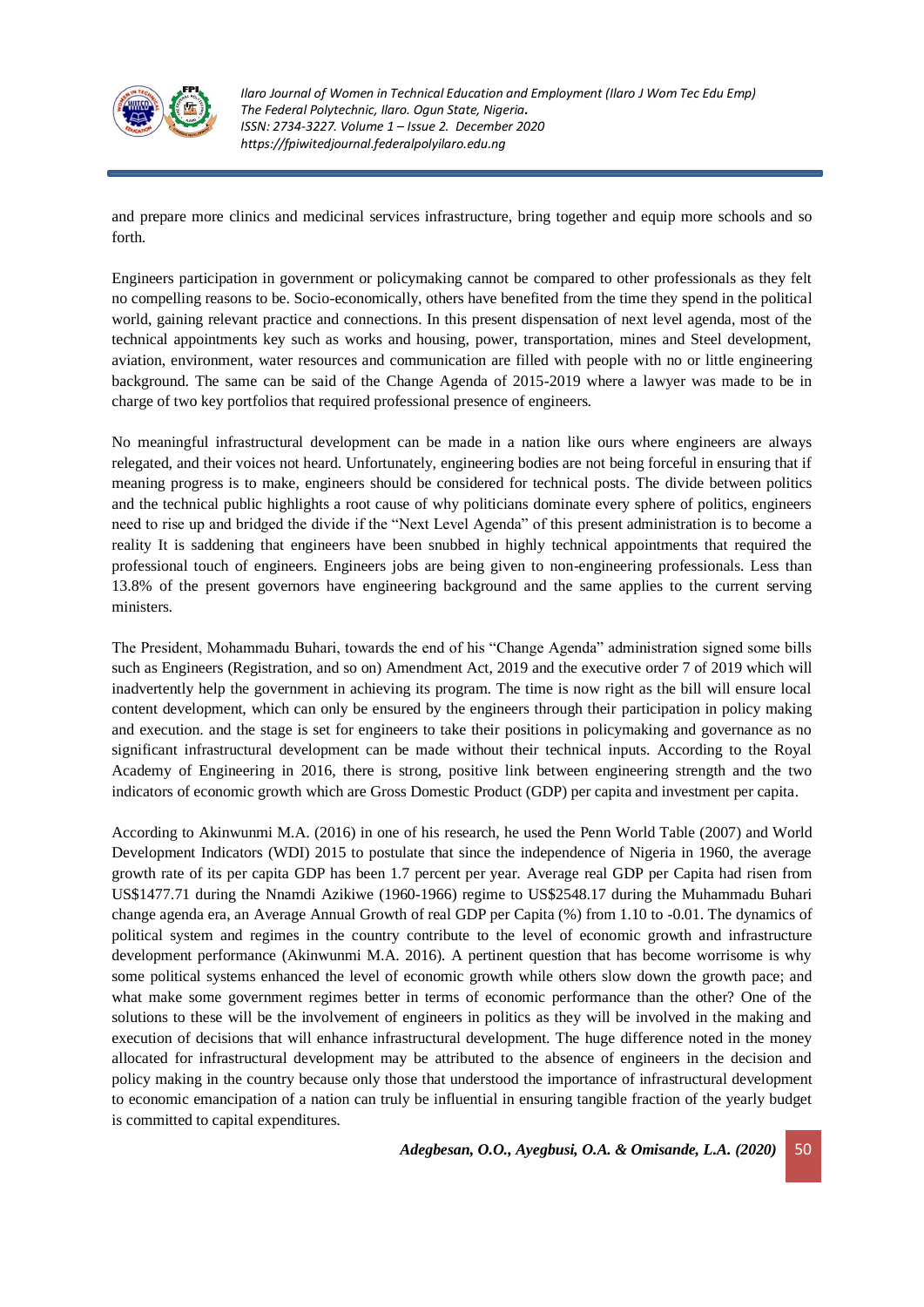

It is therefore saddening that since the return of democracy in 1999, the number of personnel with engineering background has been an eyesore as seen in figure 2 below. No wonder significant infrastructural progress has been an illusion because non-engineering personnel have been made to be in charge of critical portfolios that ought to be filled by Engineers.



**Figure 2: Number of Ministers with Engineering Background**

# **5. Conclusion**

That the Engineering profession has a basic task to carry out in the improvement of the country is a verifiable actuality. There is a requirement for the legislature to understand the pressing requirement for contribution of Engineers s in policy making so as to fulfil the infrastructures need for the achievement of the Next Level Agenda. Investing adequately in the advancement of local capacity that will bolster future necessities will prompt the improvement of a strong engineering base for the nation. All things considered; engineering is at the core of the improvement of a cutting-edge country. Engineering is indeed development.

In accomplishing the Next Level Agenda, the present administration in partnership with the engineering communities need to concentrate on the nature of competence of graduates that have or graduating from our engineering schools as the engineering educational plan of the twentieth century is not, at this point adequate to address the engineering difficulties of the 21st century.

The Nigerian Society of Engineers must rise to these challenges and that of politicking and not see politics as a messy business because the nexus between infrastructure and next level agenda is the key to achieving global sustainability and the engineers are the essential resource that needs to become more proactive in achieving them and to play less insular role in policymaking